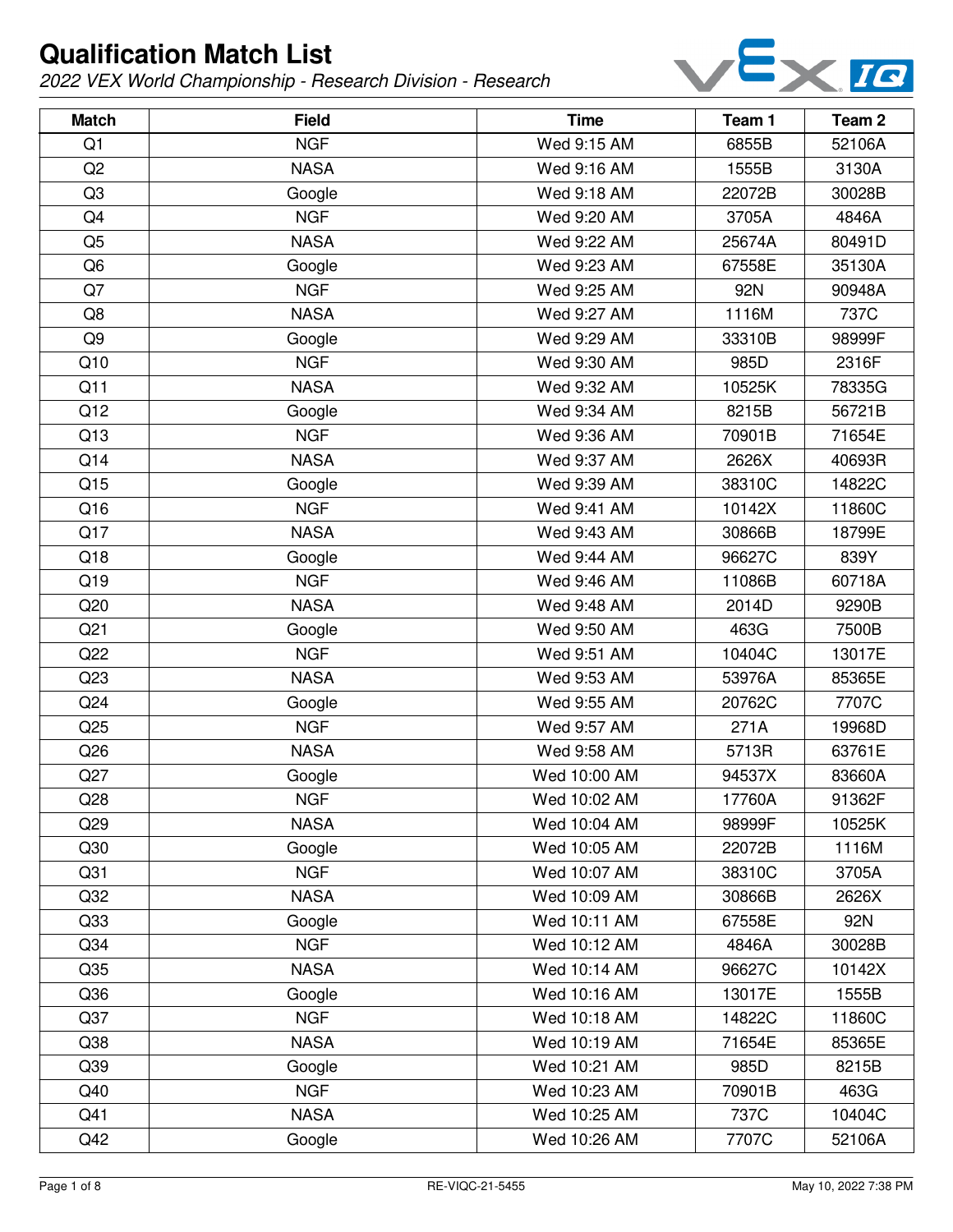

| <b>Match</b>    | <b>Field</b> | <b>Time</b>  | Team 1 | Team <sub>2</sub> |
|-----------------|--------------|--------------|--------|-------------------|
| Q43             | <b>NGF</b>   | Wed 10:28 AM | 91362F | 20762C            |
| Q44             | <b>NASA</b>  | Wed 10:30 AM | 90948A | 63761E            |
| Q45             | Google       | Wed 10:32 AM | 40693R | 2316F             |
| Q46             | <b>NGF</b>   | Wed 10:33 AM | 35130A | 7500B             |
| Q47             | <b>NASA</b>  | Wed 10:35 AM | 94537X | 2014D             |
| Q48             | Google       | Wed 10:37 AM | 5713R  | 25674A            |
| Q49             | <b>NGF</b>   | Wed 10:39 AM | 839Y   | 53976A            |
| Q50             | <b>NASA</b>  | Wed 10:40 AM | 83660A | 6855B             |
| Q51             | Google       | Wed 10:42 AM | 18799E | 3130A             |
| Q52             | <b>NGF</b>   | Wed 10:44 AM | 80491D | 271A              |
| Q53             | <b>NASA</b>  | Wed 10:46 AM | 17760A | 33310B            |
| Q54             | Google       | Wed 10:47 AM | 9290B  | 78335G            |
| Q55             | <b>NGF</b>   | Wed 10:49 AM | 56721B | 11086B            |
| Q56             | <b>NASA</b>  | Wed 10:51 AM | 60718A | 19968D            |
| Q57             | Google       | Wed 10:53 AM | 10525K | 30866B            |
| Q58             | <b>NGF</b>   | Wed 10:54 AM | 92N    | 10404C            |
| Q59             | <b>NASA</b>  | Wed 10:56 AM | 14822C | 1555B             |
| Q60             | Google       | Wed 10:58 AM | 91362F | 35130A            |
| Q61             | <b>NGF</b>   | Wed 11:00 AM | 463G   | 4846A             |
| Q <sub>62</sub> | <b>NASA</b>  | Wed 11:01 AM | 71654E | 22072B            |
| Q63             | Google       | Wed 11:03 AM | 2316F  | 3705A             |
| Q64             | <b>NGF</b>   | Wed 11:05 AM | 70901B | 985D              |
| Q65             | <b>NASA</b>  | Wed 11:07 AM | 40693R | 98999F            |
| Q66             | Google       | Wed 11:08 AM | 80491D | 83660A            |
| Q67             | <b>NGF</b>   | Wed 11:10 AM | 3130A  | 2626X             |
| Q68             | <b>NASA</b>  | Wed 11:12 AM | 11860C | 25674A            |
| Q69             | Google       | Wed 11:14 AM | 8215B  | 5713R             |
| Q70             | <b>NGF</b>   | Wed 11:15 AM | 60718A | 17760A            |
| Q71             | <b>NASA</b>  | Wed 11:17 AM | 1116M  | 38310C            |
| Q72             | Google       | Wed 11:19 AM | 30028B | 839Y              |
| Q73             | <b>NGF</b>   | Wed 11:21 AM | 7500B  | 10142X            |
| Q74             | <b>NASA</b>  | Wed 11:22 AM | 271A   | 94537X            |
| Q75             | Google       | Wed 11:24 AM | 63761E | 56721B            |
| Q76             | <b>NGF</b>   | Wed 11:26 AM | 52106A | 33310B            |
| Q77             | <b>NASA</b>  | Wed 11:28 AM | 85365E | 11086B            |
| Q78             | Google       | Wed 11:29 AM | 53976A | 67558E            |
| Q79             | <b>NGF</b>   | Wed 11:31 AM | 18799E | 13017E            |
| Q80             | <b>NASA</b>  | Wed 11:33 AM | 19968D | 6855B             |
| Q81             | Google       | Wed 11:35 AM | 2014D  | 90948A            |
| Q82             | <b>NGF</b>   | Wed 11:36 AM | 9290B  | 7707C             |
| Q83             | <b>NASA</b>  | Wed 11:38 AM | 20762C | 96627C            |
| Q84             | Google       | Wed 11:40 AM | 78335G | 737C              |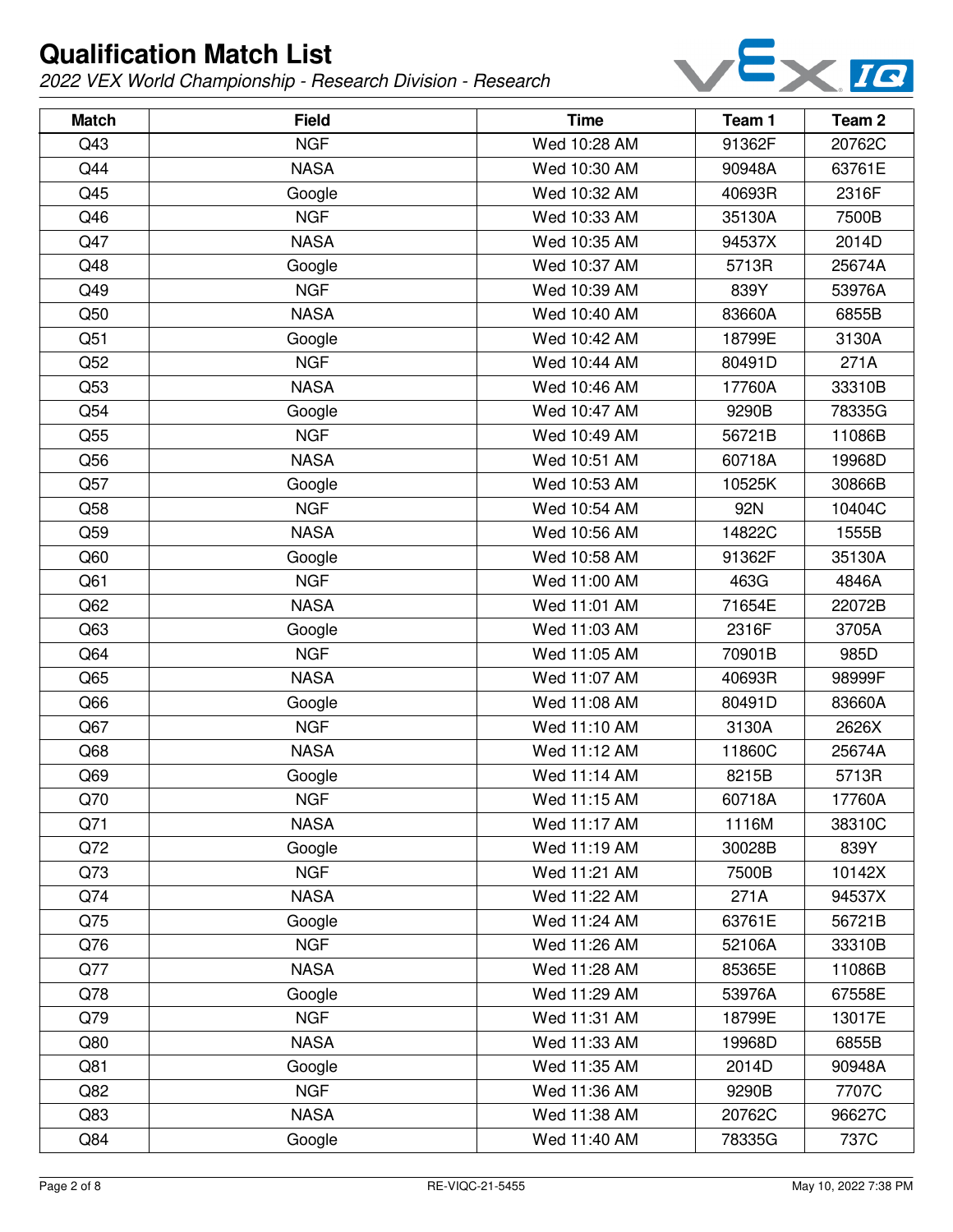

| <b>Match</b> | <b>Field</b> | <b>Time</b> | Team 1 | Team <sub>2</sub> |
|--------------|--------------|-------------|--------|-------------------|
| Q85          | <b>NGF</b>   | Wed 1:00 PM | 2626X  | 17760A            |
| Q86          | <b>NASA</b>  | Wed 1:01 PM | 10404C | 985D              |
| Q87          | Google       | Wed 1:03 PM | 5713R  | 40693R            |
| Q88          | <b>NGF</b>   | Wed 1:05 PM | 3705A  | 14822C            |
| Q89          | <b>NASA</b>  | Wed 1:07 PM | 56721B | 80491D            |
| Q90          | Google       | Wed 1:09 PM | 10142X | 3130A             |
| Q91          | <b>NGF</b>   | Wed 1:11 PM | 25674A | 1555B             |
| Q92          | <b>NASA</b>  | Wed 1:12 PM | 463G   | 10525K            |
| Q93          | Google       | Wed 1:14 PM | 13017E | 2316F             |
| Q94          | <b>NGF</b>   | Wed 1:16 PM | 85365E | 91362F            |
| Q95          | <b>NASA</b>  | Wed 1:18 PM | 90948A | 94537X            |
| Q96          | Google       | Wed 1:20 PM | 30866B | 70901B            |
| Q97          | <b>NGF</b>   | Wed 1:22 PM | 19968D | 67558E            |
| Q98          | <b>NASA</b>  | Wed 1:23 PM | 11086B | 4846A             |
| Q99          | Google       | Wed 1:25 PM | 7500B  | 271A              |
| Q100         | <b>NGF</b>   | Wed 1:27 PM | 20762C | 92N               |
| Q101         | <b>NASA</b>  | Wed 1:29 PM | 60718A | 53976A            |
| Q102         | Google       | Wed 1:31 PM | 737C   | 96627C            |
| Q103         | <b>NGF</b>   | Wed 1:33 PM | 35130A | 18799E            |
| Q104         | <b>NASA</b>  | Wed 1:34 PM | 38310C | 2014D             |
| Q105         | Google       | Wed 1:36 PM | 52106A | 22072B            |
| Q106         | <b>NGF</b>   | Wed 1:38 PM | 839Y   | 33310B            |
| Q107         | <b>NASA</b>  | Wed 1:40 PM | 11860C | 9290B             |
| Q108         | Google       | Wed 1:42 PM | 1116M  | 8215B             |
| Q109         | <b>NGF</b>   | Wed 1:44 PM | 83660A | 98999F            |
| Q110         | <b>NASA</b>  | Wed 1:45 PM | 63761E | 7707C             |
| Q111         | Google       | Wed 1:47 PM | 6855B  | 71654E            |
| Q112         | <b>NGF</b>   | Wed 1:49 PM | 78335G | 30028B            |
| Q113         | <b>NASA</b>  | Wed 1:51 PM | 56721B | 5713R             |
| Q114         | Google       | Wed 1:53 PM | 11086B | 13017E            |
| Q115         | <b>NGF</b>   | Wed 1:55 PM | 271A   | 53976A            |
| Q116         | <b>NASA</b>  | Wed 1:56 PM | 3130A  | 30866B            |
| Q117         | Google       | Wed 1:58 PM | 17760A | 463G              |
| Q118         | <b>NGF</b>   | Wed 2:00 PM | 14822C | 94537X            |
| Q119         | <b>NASA</b>  | Wed 2:02 PM | 1555B  | 92N               |
| Q120         | Google       | Wed 2:04 PM | 52106A | 70901B            |
| Q121         | <b>NGF</b>   | Wed 2:06 PM | 10404C | 90948A            |
| Q122         | <b>NASA</b>  | Wed 2:07 PM | 7500B  | 839Y              |
| Q123         | Google       | Wed 2:09 PM | 98999F | 20762C            |
| Q124         | <b>NGF</b>   | Wed 2:11 PM | 10525K | 35130A            |
| Q125         | <b>NASA</b>  | Wed 2:13 PM | 2316F  | 9290B             |
| Q126         | Google       | Wed 2:15 PM | 18799E | 38310C            |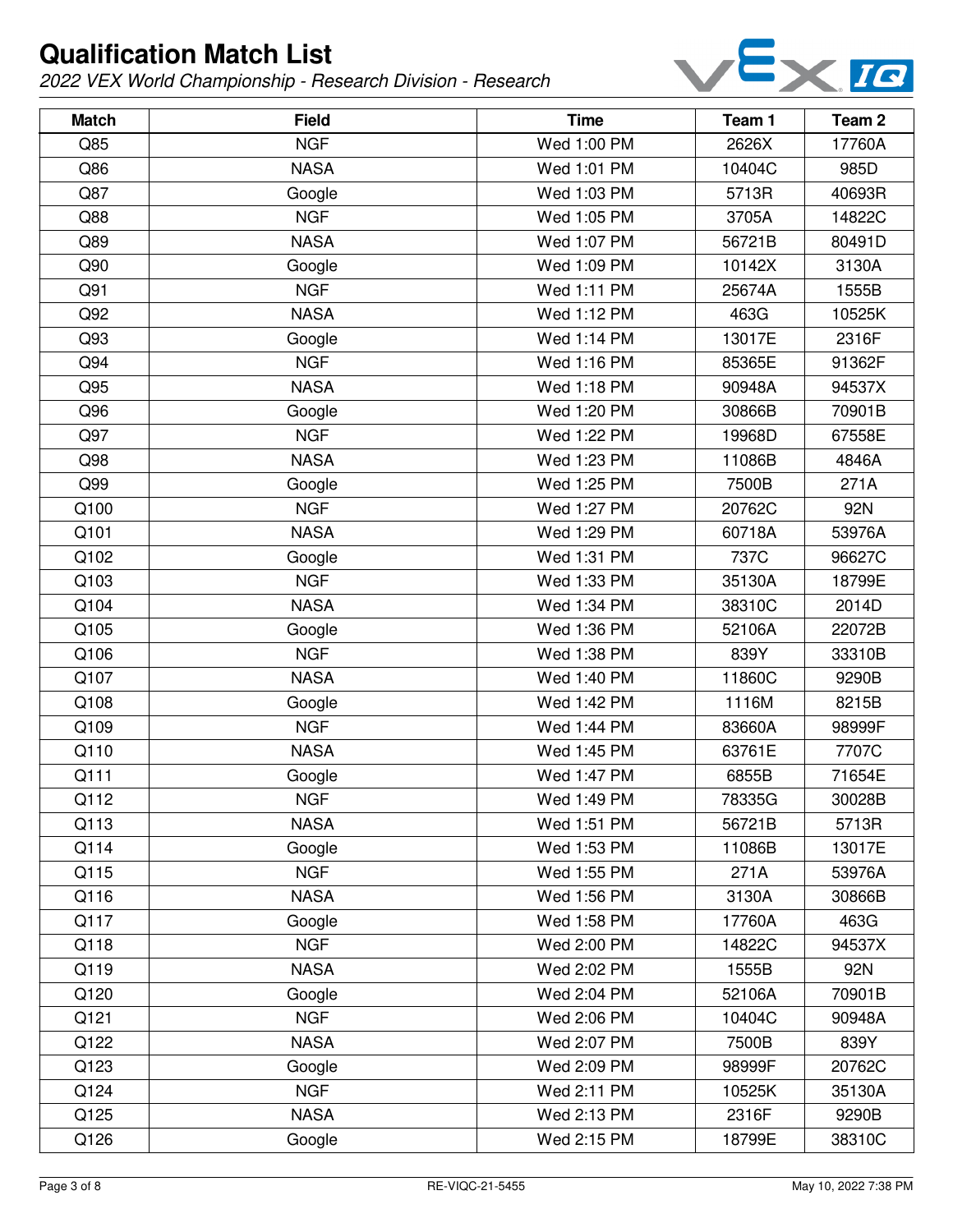

| <b>Match</b> | <b>Field</b> | <b>Time</b> | Team 1 | Team <sub>2</sub> |
|--------------|--------------|-------------|--------|-------------------|
| Q127         | <b>NGF</b>   | Wed 2:17 PM | 985D   | 11860C            |
| Q128         | <b>NASA</b>  | Wed 2:18 PM | 2014D  | 91362F            |
| Q129         | Google       | Wed 2:20 PM | 96627C | 6855B             |
| Q130         | <b>NGF</b>   | Wed 2:22 PM | 7707C  | 71654E            |
| Q131         | <b>NASA</b>  | Wed 2:24 PM | 67558E | 85365E            |
| Q132         | Google       | Wed 2:26 PM | 22072B | 8215B             |
| Q133         | <b>NGF</b>   | Wed 2:28 PM | 33310B | 40693R            |
| Q134         | <b>NASA</b>  | Wed 2:29 PM | 83660A | 2626X             |
| Q135         | Google       | Wed 2:31 PM | 80491D | 19968D            |
| Q136         | <b>NGF</b>   | Wed 2:33 PM | 30028B | 3705A             |
| Q137         | <b>NASA</b>  | Wed 2:35 PM | 4846A  | 78335G            |
| Q138         | Google       | Wed 2:37 PM | 10142X | 737C              |
| Q139         | <b>NGF</b>   | Wed 2:39 PM | 25674A | 60718A            |
| Q140         | <b>NASA</b>  | Wed 2:40 PM | 63761E | 1116M             |
| Q141         | Google       | Wed 2:42 PM | 14822C | 463G              |
| Q142         | <b>NGF</b>   | Wed 2:44 PM | 94537X | 56721B            |
| Q143         | <b>NASA</b>  | Wed 2:46 PM | 839Y   | 20762C            |
| Q144         | Google       | Wed 2:48 PM | 2316F  | 11860C            |
| Q145         | <b>NGF</b>   | Wed 2:50 PM | 67558E | 11086B            |
| Q146         | <b>NASA</b>  | Wed 2:51 PM | 13017E | 985D              |
| Q147         | Google       | Wed 2:53 PM | 98999F | 38310C            |
| Q148         | <b>NGF</b>   | Wed 2:55 PM | 53976A | 91362F            |
| Q149         | <b>NASA</b>  | Wed 2:57 PM | 90948A | 70901B            |
| Q150         | Google       | Wed 2:59 PM | 19968D | 22072B            |
| Q151         | <b>NGF</b>   | Wed 3:01 PM | 2626X  | 52106A            |
| Q152         | <b>NASA</b>  | Wed 3:02 PM | 17760A | 7500B             |
| Q153         | Google       | Wed 3:04 PM | 7707C  | 60718A            |
| Q154         | <b>NGF</b>   | Wed 3:06 PM | 71654E | 1116M             |
| Q155         | <b>NASA</b>  | Wed 3:08 PM | 10525K | 10142X            |
| Q156         | Google       | Wed 3:10 PM | 8215B  | 6855B             |
| Q157         | <b>NGF</b>   | Wed 3:12 PM | 30028B | 9290B             |
| Q158         | <b>NASA</b>  | Wed 3:13 PM | 35130A | 80491D            |
| Q159         | Google       | Wed 3:15 PM | 737C   | 83660A            |
| Q160         | <b>NGF</b>   | Wed 3:17 PM | 10404C | 30866B            |
| Q161         | <b>NASA</b>  | Wed 3:19 PM | 3130A  | 40693R            |
| Q162         | Google       | Wed 3:21 PM | 85365E | 92N               |
| Q163         | <b>NGF</b>   | Wed 3:23 PM | 78335G | 5713R             |
| Q164         | <b>NASA</b>  | Wed 3:24 PM | 3705A  | 271A              |
| Q165         | Google       | Wed 3:26 PM | 96627C | 18799E            |
| Q166         | <b>NGF</b>   | Wed 3:28 PM | 33310B | 25674A            |
| Q167         | <b>NASA</b>  | Wed 3:30 PM | 1555B  | 63761E            |
| Q168         | Google       | Wed 3:32 PM | 4846A  | 2014D             |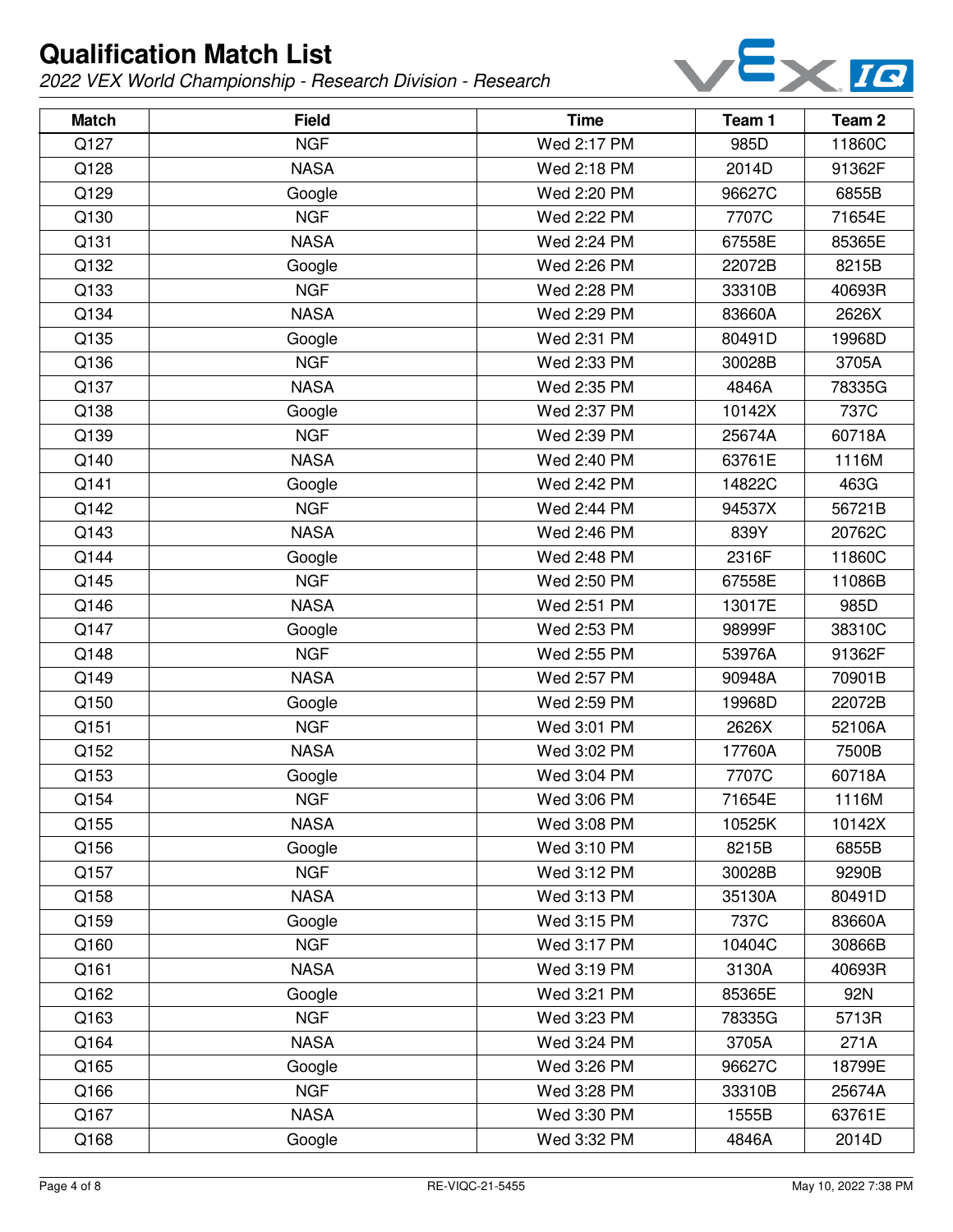

| <b>Match</b> | <b>Field</b> | <b>Time</b> | Team 1 | Team <sub>2</sub> |
|--------------|--------------|-------------|--------|-------------------|
| Q169         | <b>NGF</b>   | Wed 3:34 PM | 98999F | 7500B             |
| Q170         | <b>NASA</b>  | Wed 3:35 PM | 67558E | 14822C            |
| Q171         | Google       | Wed 3:37 PM | 91362F | 463G              |
| Q172         | <b>NGF</b>   | Wed 3:39 PM | 60718A | 38310C            |
| Q173         | <b>NASA</b>  | Wed 3:41 PM | 30028B | 52106A            |
| Q174         | Google       | Wed 3:43 PM | 2626X  | 22072B            |
| Q175         | <b>NGF</b>   | Wed 3:45 PM | 35130A | 70901B            |
| Q176         | <b>NASA</b>  | Wed 3:46 PM | 985D   | 85365E            |
| Q177         | Google       | Wed 3:48 PM | 40693R | 839Y              |
| Q178         | <b>NGF</b>   | Wed 3:50 PM | 7707C  | 17760A            |
| Q179         | <b>NASA</b>  | Wed 3:52 PM | 83660A | 18799E            |
| Q180         | Google       | Wed 3:54 PM | 20762C | 3130A             |
| Q181         | <b>NGF</b>   | Wed 3:56 PM | 71654E | 10142X            |
| Q182         | <b>NASA</b>  | Wed 3:57 PM | 2014D  | 8215B             |
| Q183         | Google       | Wed 3:59 PM | 94537X | 19968D            |
| Q184         | <b>NGF</b>   | Wed 4:01 PM | 25674A | 11086B            |
| Q185         | <b>NASA</b>  | Wed 4:03 PM | 78335G | 10404C            |
| Q186         | Google       | Wed 4:05 PM | 90948A | 5713R             |
| Q187         | <b>NGF</b>   | Wed 4:07 PM | 3705A  | 30866B            |
| Q188         | <b>NASA</b>  | Wed 4:08 PM | 6855B  | 10525K            |
| Q189         | Google       | Wed 4:10 PM | 4846A  | 63761E            |
| Q190         | <b>NGF</b>   | Wed 4:12 PM | 13017E | 96627C            |
| Q191         | <b>NASA</b>  | Wed 4:14 PM | 1116M  | 56721B            |
| Q192         | Google       | Wed 4:16 PM | 2316F  | 1555B             |
| Q193         | <b>NGF</b>   | Wed 4:18 PM | 92N    | 737C              |
| Q194         | <b>NASA</b>  | Wed 4:19 PM | 11860C | 271A              |
| Q195         | Google       | Wed 4:21 PM | 53976A | 33310B            |
| Q196         | <b>NGF</b>   | Wed 4:23 PM | 9290B  | 80491D            |
| Q197         | <b>NASA</b>  | Thu 8:15 AM | 22072B | 14822C            |
| Q198         | Google       | Thu 8:16 AM | 839Y   | 94537X            |
| Q199         | <b>NGF</b>   | Thu 8:18 AM | 40693R | 30028B            |
| Q200         | <b>NASA</b>  | Thu 8:20 AM | 19968D | 17760A            |
| Q201         | Google       | Thu 8:22 AM | 78335G | 71654E            |
| Q202         | <b>NGF</b>   | Thu 8:24 AM | 7500B  | 3705A             |
| Q203         | <b>NASA</b>  | Thu 8:26 AM | 463G   | 98999F            |
| Q204         | Google       | Thu 8:28 AM | 6855B  | 20762C            |
| Q205         | <b>NGF</b>   | Thu 8:30 AM | 3130A  | 83660A            |
| Q206         | <b>NASA</b>  | Thu 8:32 AM | 91362F | 4846A             |
| Q207         | Google       | Thu 8:34 AM | 92N    | 2626X             |
| Q208         | <b>NGF</b>   | Thu 8:36 AM | 52106A | 85365E            |
| Q209         | <b>NASA</b>  | Thu 8:38 AM | 18799E | 67558E            |
| Q210         | Google       | Thu 8:39 AM | 30866B | 8215B             |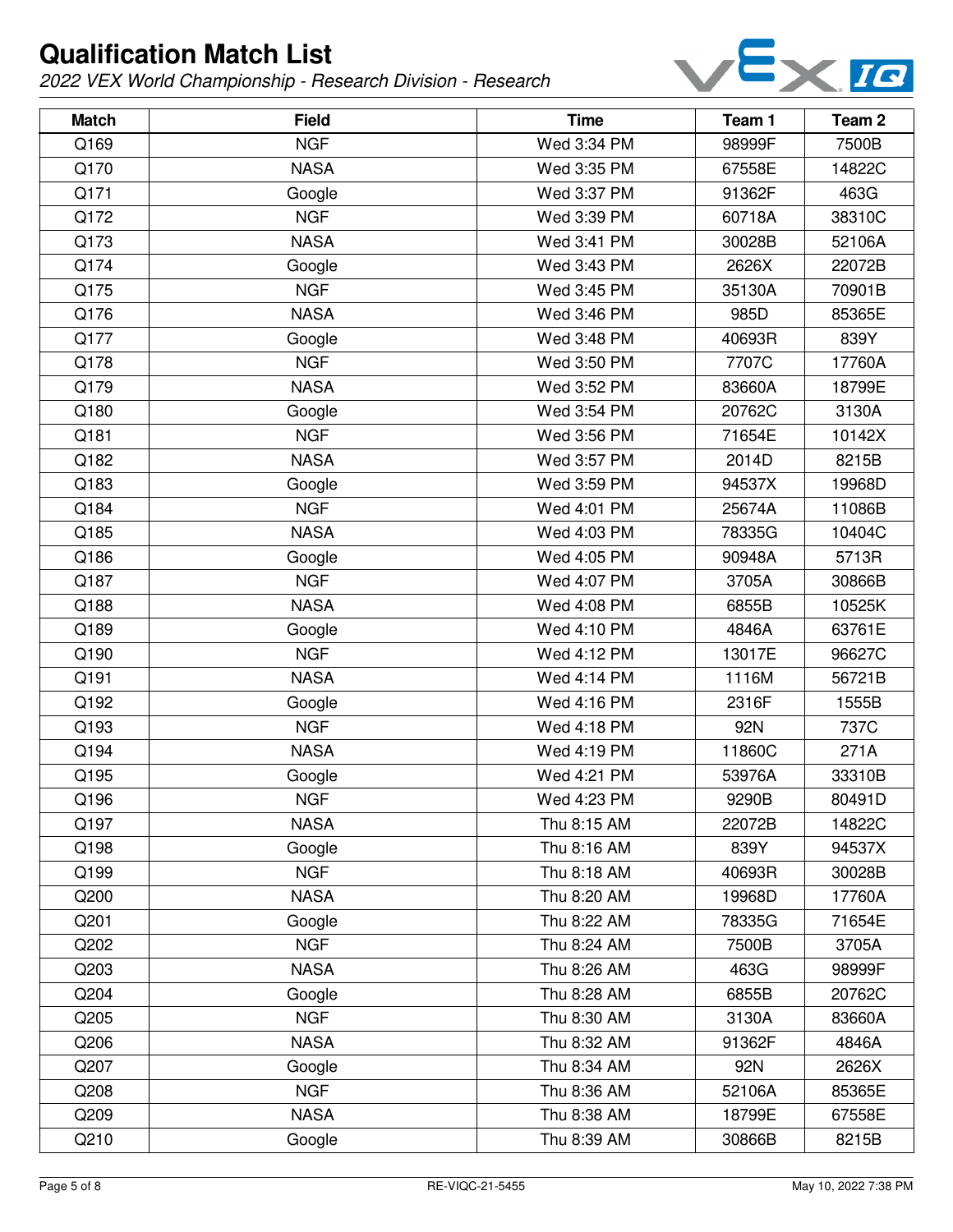

| <b>Match</b> | <b>Field</b> | <b>Time</b>  | Team 1 | Team 2 |
|--------------|--------------|--------------|--------|--------|
| Q211         | <b>NGF</b>   | Thu 8:41 AM  | 80491D | 13017E |
| Q212         | <b>NASA</b>  | Thu 8:43 AM  | 2014D  | 7707C  |
| Q213         | Google       | Thu 8:45 AM  | 63761E | 11086B |
| Q214         | <b>NGF</b>   | Thu 8:47 AM  | 70901B | 10142X |
| Q215         | <b>NASA</b>  | Thu 8:49 AM  | 10525K | 10404C |
| Q216         | Google       | Thu 8:51 AM  | 56721B | 35130A |
| Q217         | <b>NGF</b>   | Thu 8:53 AM  | 5713R  | 60718A |
| Q218         | <b>NASA</b>  | Thu 8:55 AM  | 985D   | 25674A |
| Q219         | Google       | Thu 8:57 AM  | 737C   | 9290B  |
| Q220         | <b>NGF</b>   | Thu 8:59 AM  | 1116M  | 53976A |
| Q221         | <b>NASA</b>  | Thu 9:01 AM  | 11860C | 96627C |
| Q222         | Google       | Thu 9:02 AM  | 38310C | 33310B |
| Q223         | <b>NGF</b>   | Thu 9:04 AM  | 90948A | 2316F  |
| Q224         | <b>NASA</b>  | Thu 9:06 AM  | 271A   | 1555B  |
| Q225         | Google       | Thu 9:08 AM  | 17760A | 3130A  |
| Q226         | <b>NGF</b>   | Thu 9:10 AM  | 2014D  | 67558E |
| Q227         | <b>NASA</b>  | Thu 9:12 AM  | 8215B  | 40693R |
| Q228         | Google       | Thu 9:14 AM  | 2626X  | 13017E |
| Q229         | <b>NGF</b>   | Thu 9:16 AM  | 3705A  | 10525K |
| Q230         | <b>NASA</b>  | Thu 9:18 AM  | 6855B  | 63761E |
| Q231         | Google       | Thu 9:20 AM  | 94537X | 22072B |
| Q232         | <b>NGF</b>   | Thu 9:22 AM  | 52106A | 4846A  |
| Q233         | <b>NASA</b>  | Thu 9:24 AM  | 56721B | 92N    |
| Q234         | Google       | Thu 9:25 AM  | 70901B | 53976A |
| Q235         | <b>NGF</b>   | Thu 9:27 AM  | 11860C | 30028B |
| Q236         | <b>NASA</b>  | Thu 9:29 AM  | 11086B | 737C   |
| Q237         | Google       | Thu 9:31 AM  | 30866B | 96627C |
| Q238         | <b>NGF</b>   | Thu 9:33 AM  | 33310B | 78335G |
| Q239         | <b>NASA</b>  | Thu 9:35 AM  | 9290B  | 839Y   |
| Q240         | Google       | Thu 9:37 AM  | 10404C | 5713R  |
| Q241         | <b>NGF</b>   | Thu 9:39 AM  | 2316F  | 20762C |
| Q242         | <b>NASA</b>  | Thu 9:41 AM  | 38310C | 25674A |
| Q243         | Google       | Thu 9:43 AM  | 10142X | 90948A |
| Q244         | <b>NGF</b>   | Thu 9:45 AM  | 85365E | 14822C |
| Q245         | <b>NASA</b>  | Thu 9:47 AM  | 1555B  | 80491D |
| Q246         | Google       | Thu 9:48 AM  | 7500B  | 7707C  |
| Q247         | <b>NGF</b>   | Thu 9:50 AM  | 18799E | 985D   |
| Q248         | <b>NASA</b>  | Thu 9:52 AM  | 271A   | 1116M  |
| Q249         | Google       | Thu 9:54 AM  | 19968D | 91362F |
| Q250         | <b>NGF</b>   | Thu 9:56 AM  | 98999F | 71654E |
| Q251         | <b>NASA</b>  | Thu 9:58 AM  | 463G   | 83660A |
| Q252         | Google       | Thu 10:00 AM | 35130A | 60718A |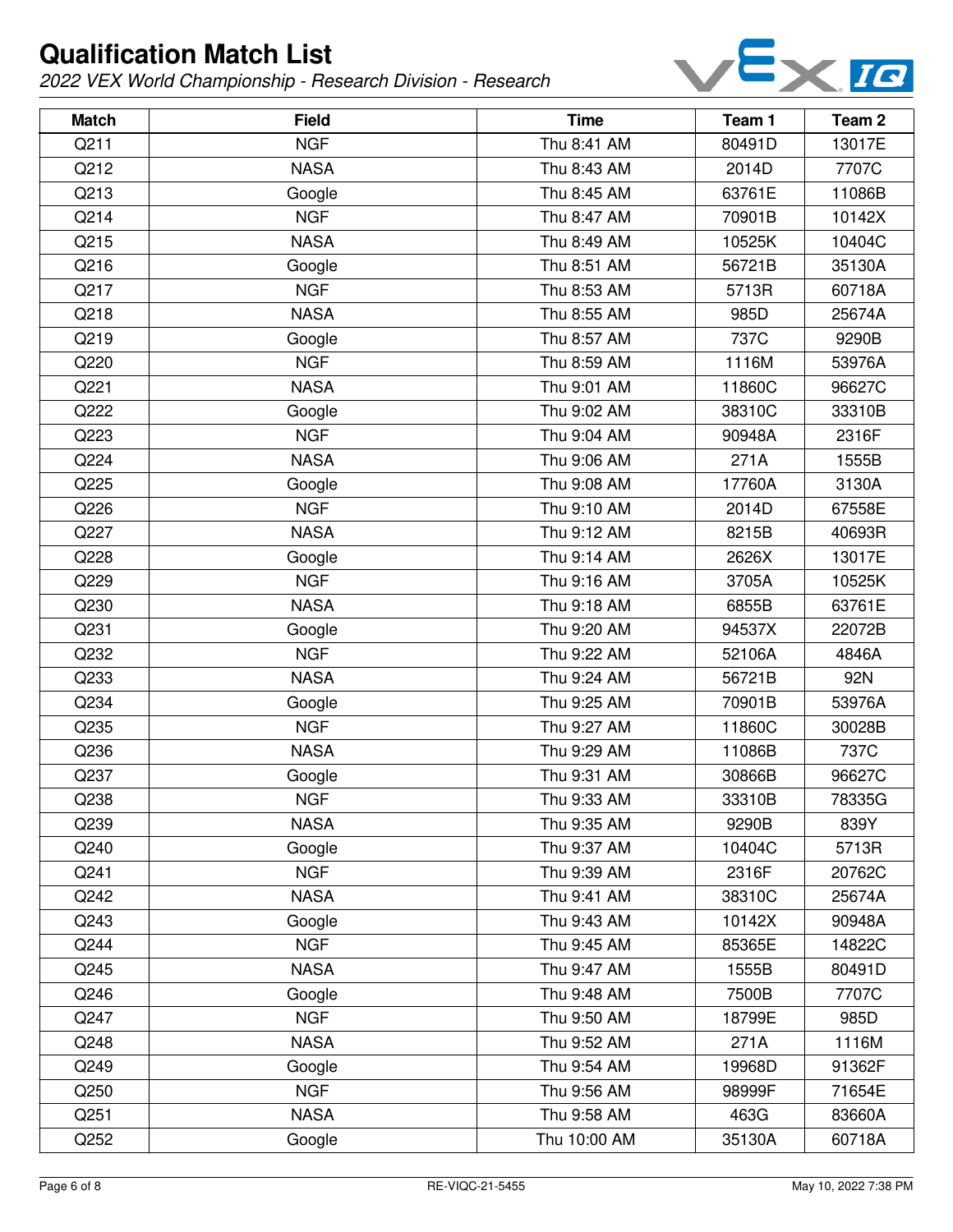

| <b>Match</b> | <b>Field</b> | <b>Time</b>  | Team 1 | Team <sub>2</sub> |
|--------------|--------------|--------------|--------|-------------------|
| Q253         | <b>NGF</b>   | Thu 10:02 AM | 9290B  | 30866B            |
| Q254         | <b>NASA</b>  | Thu 10:04 AM | 3130A  | 96627C            |
| Q255         | Google       | Thu 10:06 AM | 56721B | 2014D             |
| Q256         | <b>NGF</b>   | Thu 10:08 AM | 25674A | 4846A             |
| Q257         | <b>NASA</b>  | Thu 10:10 AM | 10142X | 33310B            |
| Q258         | Google       | Thu 10:11 AM | 30028B | 53976A            |
| Q259         | <b>NGF</b>   | Thu 10:13 AM | 8215B  | 78335G            |
| Q260         | <b>NASA</b>  | Thu 10:15 AM | 737C   | 6855B             |
| Q261         | Google       | Thu 10:17 AM | 63761E | 52106A            |
| Q262         | <b>NGF</b>   | Thu 10:19 AM | 80491D | 18799E            |
| Q263         | <b>NASA</b>  | Thu 10:21 AM | 3705A  | 10404C            |
| Q264         | Google       | Thu 10:23 AM | 2626X  | 38310C            |
| Q265         | <b>NGF</b>   | Thu 10:25 AM | 11860C | 94537X            |
| Q266         | <b>NASA</b>  | Thu 10:27 AM | 1555B  | 5713R             |
| Q267         | Google       | Thu 10:29 AM | 20762C | 35130A            |
| Q268         | <b>NGF</b>   | Thu 10:31 AM | 7707C  | 463G              |
| Q269         | <b>NASA</b>  | Thu 10:33 AM | 85365E | 13017E            |
| Q270         | Google       | Thu 10:34 AM | 22072B | 271A              |
| Q271         | <b>NGF</b>   | Thu 10:36 AM | 83660A | 92N               |
| Q272         | <b>NASA</b>  | Thu 10:38 AM | 7500B  | 2316F             |
| Q273         | Google       | Thu 10:40 AM | 60718A | 10525K            |
| Q274         | <b>NGF</b>   | Thu 10:42 AM | 17760A | 67558E            |
| Q275         | <b>NASA</b>  | Thu 10:44 AM | 71654E | 40693R            |
| Q276         | Google       | Thu 10:46 AM | 98999F | 90948A            |
| Q277         | <b>NGF</b>   | Thu 10:48 AM | 91362F | 985D              |
| Q278         | <b>NASA</b>  | Thu 10:50 AM | 14822C | 19968D            |
| Q279         | Google       | Thu 10:52 AM | 11086B | 1116M             |
| Q280         | <b>NGF</b>   | Thu 10:54 AM | 839Y   | 70901B            |
| Q281         | <b>NASA</b>  | Thu 10:56 AM | 94537X | 18799E            |
| Q282         | Google       | Thu 10:57 AM | 8215B  | 2626X             |
| Q283         | <b>NGF</b>   | Thu 10:59 AM | 30028B | 1555B             |
| Q284         | <b>NASA</b>  | Thu 11:01 AM | 737C   | 11860C            |
| Q285         | Google       | Thu 11:03 AM | 92N    | 78335G            |
| Q286         | <b>NGF</b>   | Thu 11:05 AM | 22072B | 25674A            |
| Q287         | <b>NASA</b>  | Thu 11:07 AM | 10525K | 83660A            |
| Q288         | Google       | Thu 11:09 AM | 80491D | 7707C             |
| Q289         | <b>NGF</b>   | Thu 11:11 AM | 38310C | 85365E            |
| Q290         | <b>NASA</b>  | Thu 11:13 AM | 30866B | 6855B             |
| Q291         | Google       | Thu 11:15 AM | 33310B | 67558E            |
| Q292         | <b>NGF</b>   | Thu 11:17 AM | 53976A | 98999F            |
| Q293         | <b>NASA</b>  | Thu 11:19 AM | 5713R  | 19968D            |
| Q294         | Google       | Thu 11:20 AM | 13017E | 9290B             |